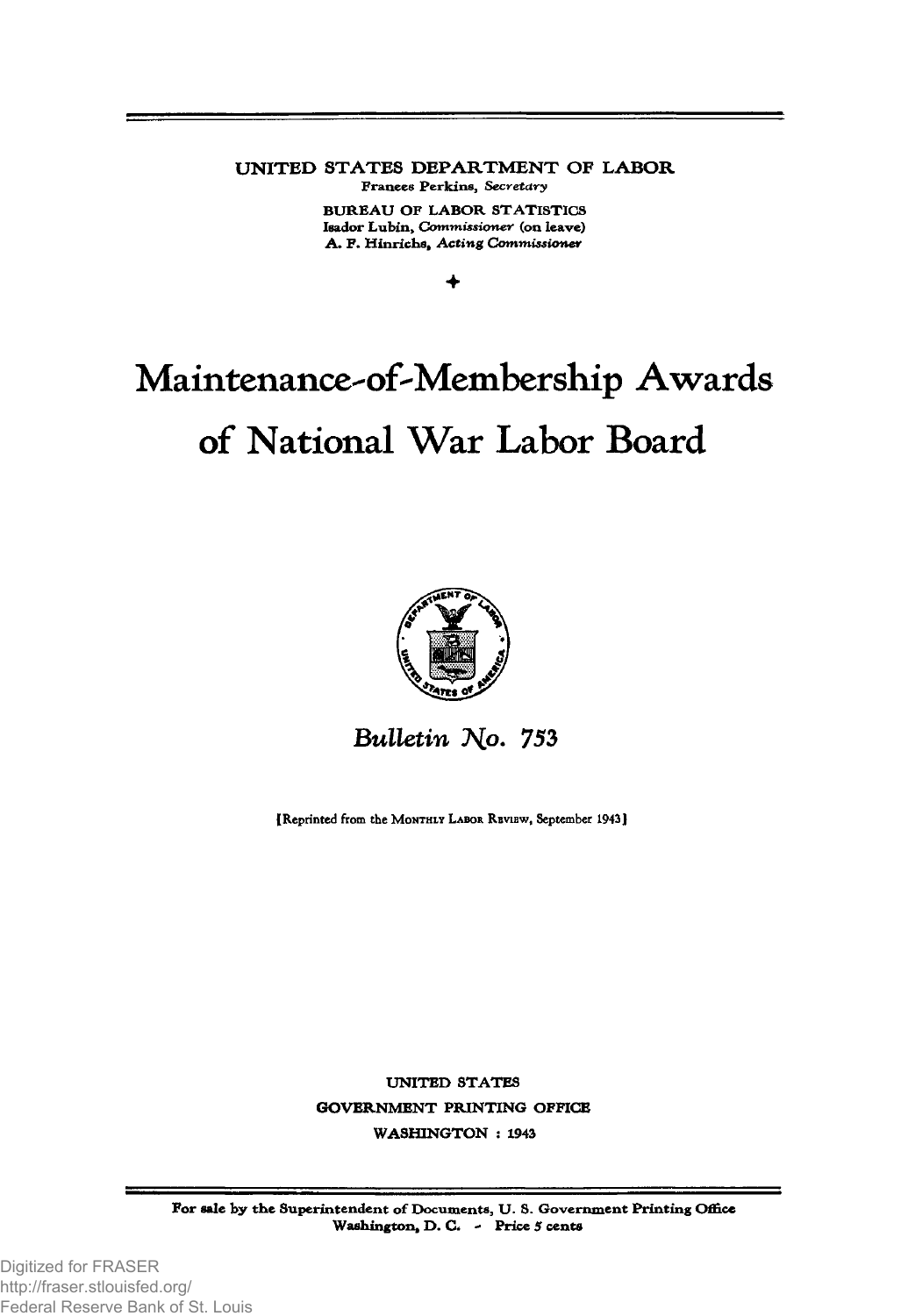#### **LETTER OF TRANSMITTAL**

UNITED STATES DEPARTMENT OF LABOR, B u r e a u o f L a b o r S t a t i s t i c s , *Washington***,** *D. C***.,** *September 28, 194S.*

THE SECRETARY OF LABOR:

I have the honor to transmit herewith a report on the effect of National War Labor Board maintenance-of-membership awards on employer-employee relations, which was based oh a study in 31 plants throughout the country.

This study was conducted by Fred Joiner and other members of the Industrial Relations Division, under the direction of Florence Peterson, chief. The report first appeared in the Monthly Labor Review, September 1943.

> A. F. HINRICHS, *Acting Commissioner***.**

Hon. FRANCES PERKINS, *Secretary of Labor***.**

#### **CONTENTS**

|                                                                     | Page |
|---------------------------------------------------------------------|------|
|                                                                     |      |
|                                                                     |      |
|                                                                     |      |
|                                                                     |      |
|                                                                     |      |
|                                                                     |      |
| Delinquency, and action taken to enforce maintenance of membership. |      |
| Organizing new members_                                             |      |
|                                                                     |      |
|                                                                     |      |
|                                                                     |      |
|                                                                     |      |
|                                                                     |      |
|                                                                     |      |
|                                                                     |      |
|                                                                     |      |
|                                                                     |      |

|  | ۰. |
|--|----|

Digitized for FRASER http://fraser.stlouisfed.org/ Federal Reserve Bank of St. Louis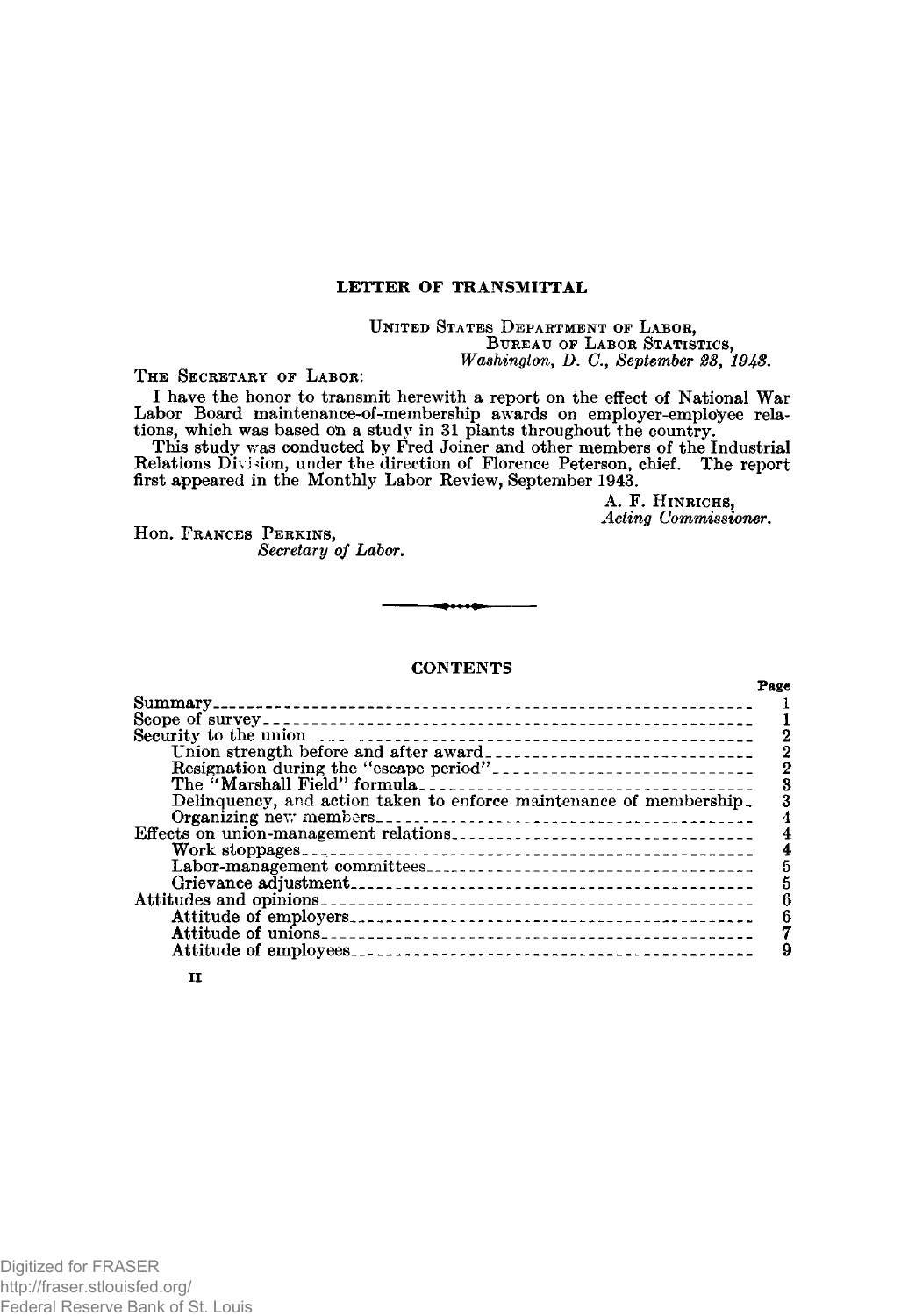# *Bulletin No.* 753 of the *United States Bureau of Labor Statistics*

[Reprinted from the MONTHLY LABOR REVIEW, September, 1943.]

# Maintenance-of-Membership Awards of National War Labor Board

### *Summary*

THAT a considerable degree of stability in union strength has resulted from the maintenance-of-membership awards of the National War Labor Board was revealed by a survey of 31 plants made by the Bureau of Labor Statistics. Although most unions with maintenance-ofmembership clauses in their agreements had increased their membership, the relative union strength showed no marked increase, because total employment had also increased since the adoption of the clause. Resignations of union members during the so-called " escape period" were negligible in most cases. Discharges of union members for failure to remain in good standing were not numerous, only 72 employees in 8 plants having been discharged for failure to pay their union dues.

The maintenance-of-membership clause had also assisted the enforcement of the unions' "no-strike" pledge in several instances. Improvements in employer-union relations, as reflected in the effectiveness of the grievance program, were noted in a majority of cases

## *Scope of Survey*

The survey was undertaken at the request of the National War Labor Board and covered 31 cases<sup>1</sup> where maintenance of union membership had been introduced through action of the Board. Field representatives visited the plants after the clause had been in operation for several months, to determine its effect on union strength and on industrial relations.

The study covered plants in nearly all of the industries producing war materials, including the lumber, aircraft, metal-mining, textile, and automobile-equipment industries, and situated in every section of the country. At each plant visited, interviews were held with company and union officials as well as a number of union and nonunion employees. Lack of time limited somewhat the number of rank-andfile employees interviewed at each plant, but in total the number was probably sufficient to gain a fairly accurate impression of individual employee reaction. In only 5 of the 31 cases had there been an "escape period" provided in the award. This relatively small number was due to the fact that the cases chosen for study necessarily

<sup>1</sup> In several of the cases more than one plant was affected b y action of the Board as, for example, in the decision covering an association of loggers in Washington and Oregon, and another covering numerous hotels in San Francisco.

<sup>553287°—43 1</sup>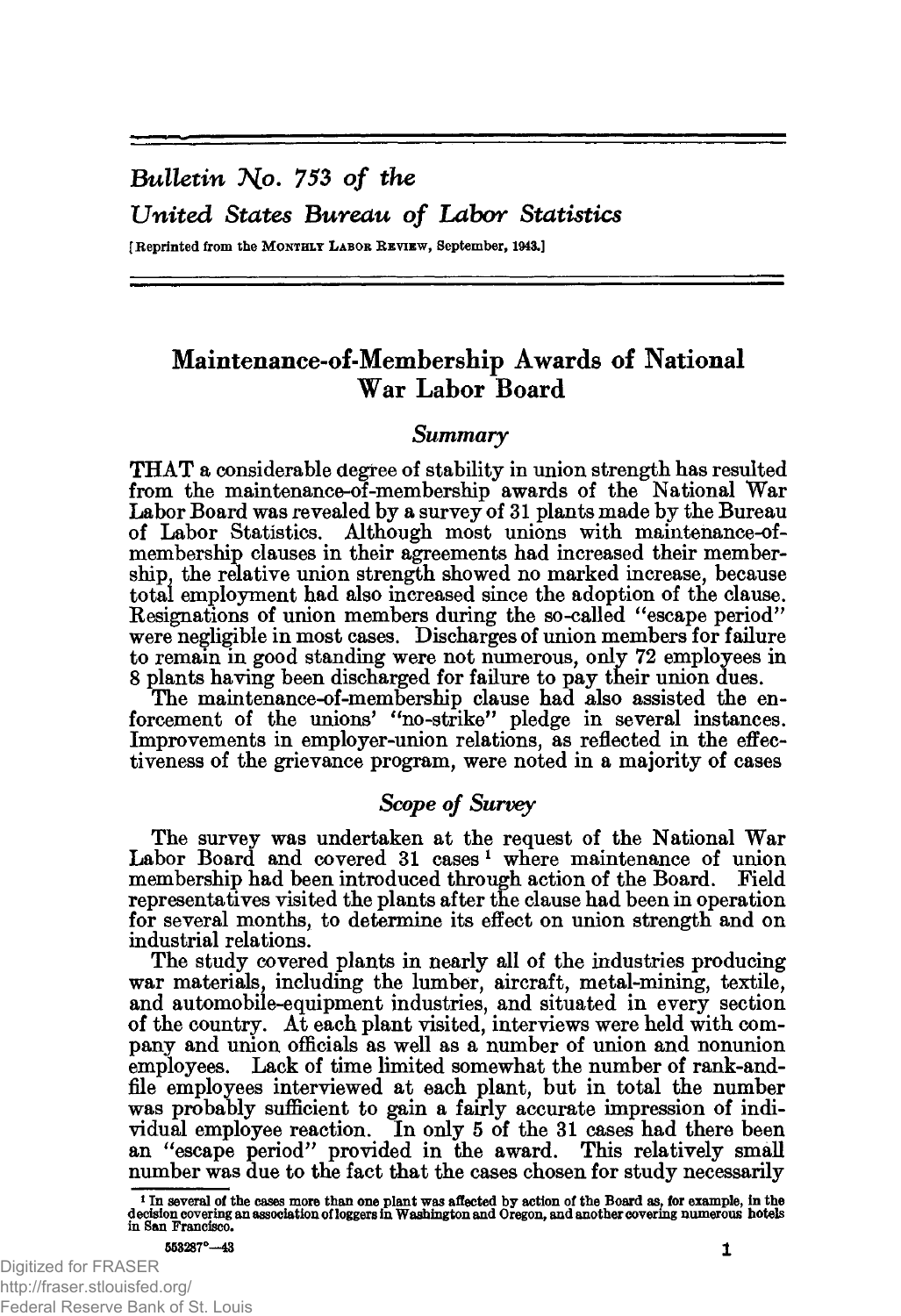included the earliest awards made by the Board, before provision for the 15-day escape period had been generally adopted.

#### *Security to the Union*

The basic question which must be asked in any study of maintenance-of-membership clauses is whether or not the clause has actually provided security to the union. In other words, has the union maintained its strength not only in absolute figures but also relatively to the changing number of eligible employees in the plant? It is important also to know whether dues delinquency has decreased and whether maintenance-of-membership has been enforced.

#### **UNION STRENGTH BEFORE AND AFTER AWARD**

In a majority of the cases studied, employment had increased at a fairly steady rate as a result of the expanding needs of the war program. Moreover, the turnover rate and resultant losses in union members in a majority of the plants visited were fairly high. A maintenance-ofmembership award, of course, does not compel new employees to join the union. It is important, therefore, to determine whether the strength of the union relative to the total eligible employees was maintained in the months following a maintenance-of-membership award.

The present study indicated a considerable degree of stability in union strength under the maintenance-of-membership provisions, in regard both to total membership and to the relative strength of the union in the plant. In only 7 of the 31 cases covered had the union suffered a decrease in total membership during the period since maintenance of membership had been in effect. In the remaining 24 cases, an increase—in some cases a substantial increase—in the total number of union members was shown.

In about one-third of the plants covered (10 out of 31) the union suffered a decrease in relative strength. In 4 cases this decrease was so sharp that it caused the union to lose its majority status. In a few other cases the decrease in relative strength ranged from 10 to 20 percent.

Although 19 of the cases studied revealed increases in relative union strength, these increases were in many cases quite moderate, revealing in effect little more than that the union had held its own during the months following the inauguration of maintenance of membership.

#### **RESIGNATION DURING THE "ESCAPE PERIOD"**

In 2 of the 5 cases in which "escape periods" were included in the maintenance-of-membership awards, no resignations were reported during the period allowed. In 1 case, between 20 and 30 employees, representing less than half of 1 percent of the union membership, formally resigned during the escape period. In another case, 40 resignations were reported (about 10 percent of the union members) but 30 later rejoined and the total union membership increased by two-thirds immediately after the signing of the agreement. One case, however, revealed serious membership losses to the union during the escape period. In this plant, 92 employees, or one-third of the membership in the union, resigned formally during the escape period.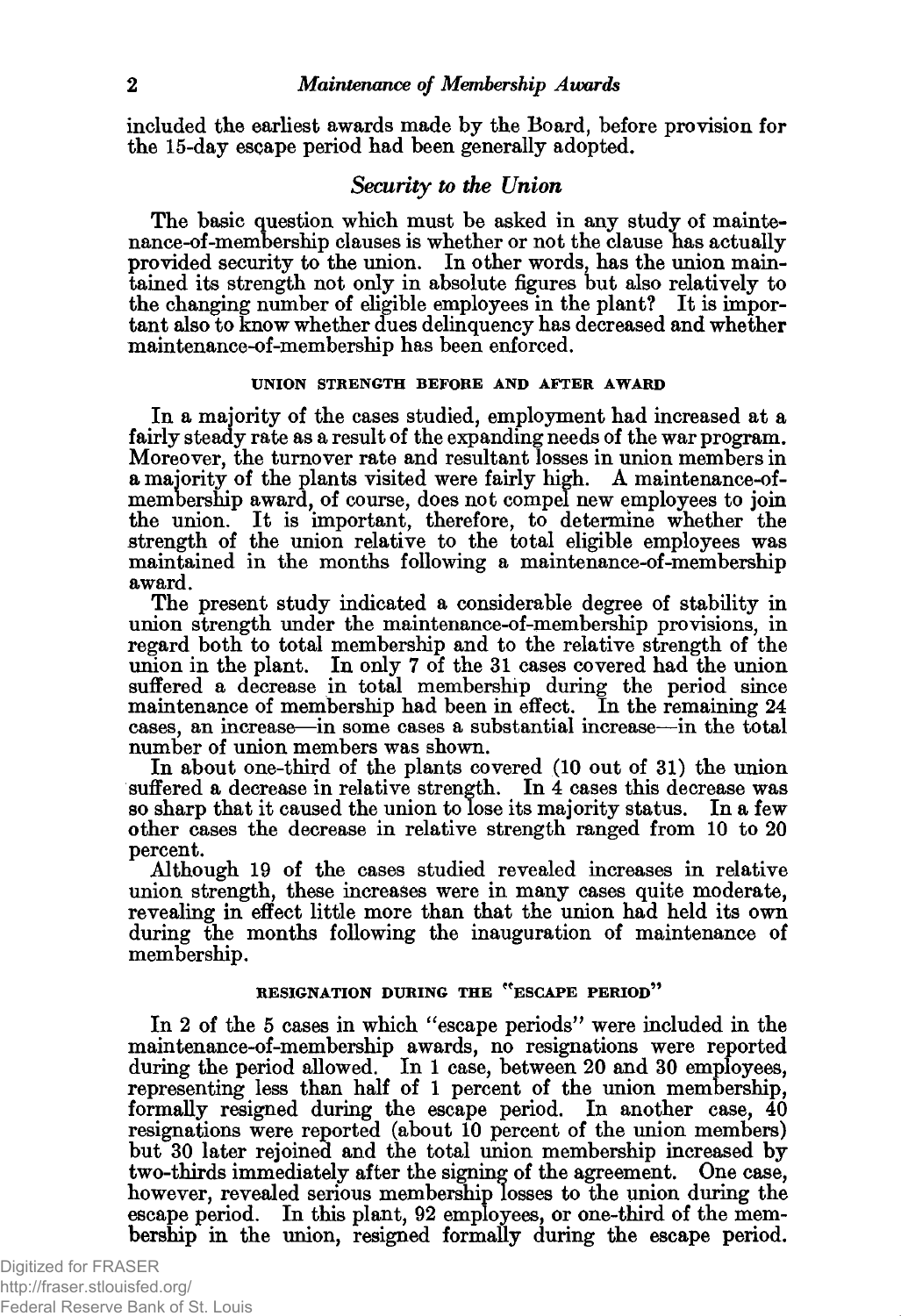This severe loss nearly wiped out the union in the plant, since the remaining members almost without exception stopped paying dues and ceased all activity in the union.2

#### **THE "MARSHALL FIELD" FORMULA**

Somewhat similar to the problem of the escape period is the "Marshall Field" formula<sup>3</sup> which in effect requires the union to recanvass its membership after the maintenance-of-membership clause has been awarded, allowing each member the choice of signing or refusing to sign a card stating that he agrees to be bound by the maintenance-of-membership provision and have his dues checked off by the company. Two of the plants covered had such a clause in effect. In both of these the union was in a stronger position after the maintenance-of-membership clause took effect than it was just prior to that time. The number of check-off cards signed exceeded considerably the total union membership prior to the award. This was due in large measure to the fact that wage increases and other gains had been obtained by the union at the same time as the maintenanceof-membership award, thus causing many employees to join the union. Despite these relative increases, the union in one of the two plants reported that approximately 50 employees who were previously union members refused to sign the check-off card and were thereby dropped from membership; this same union later suffered a decrease in its relative strength, owing to the turnover in personnel.

Since, under the "Marshall Field" formula, employees who fail to sign the card authorizing the check-off are not bound by the maintenance-of-membership provision, one of the unions has refused to accept into membership employees who are willing to pay dues directly to the organization but are unwilling to sign the authorization card. On the other hand, the union in the other case has allowed a few members to pay dues directly to it.

#### **DELINQUENCY, AND ACTION TAKEN TO ENFORCE MAINTENANCE OF MEMBERSHIP**

Although the maintenance-of-membership provision has aided the unions in their efforts to keep members paid up in their dues, it has by no means solved the problem of dues delinquency, particularly in those cases where this was serious prior to the Board's award.

In 13 plants delinquency remained a serious problem despite the maintenance-of-membership provision. Delinquency rates among union members in 11 cases ranged from 10 to 20 percent, and in 2 cases (where the employer had placed severe obstacles in the way of union action) the rates were 45 and 90 percent, respectively.

Several unions with severe dues problems had taken little or no action under the maintenance-of-membership clause to force delinquent members into good standing. In 24 of the 31 cases, however, the unions had initiated action with the company, against delinquent members. In many of these 24 cases a small sample of delinquent members had been selected by the union as "test" cases. In only 5 of the 31 cases covered had requests for action affected considerable numbers.

<sup>2</sup> There was some evidence that the employer had encouraged and assisted employees to resign during the escape period. 3 See Monthly Labor Review, June 1942 (p. 1347).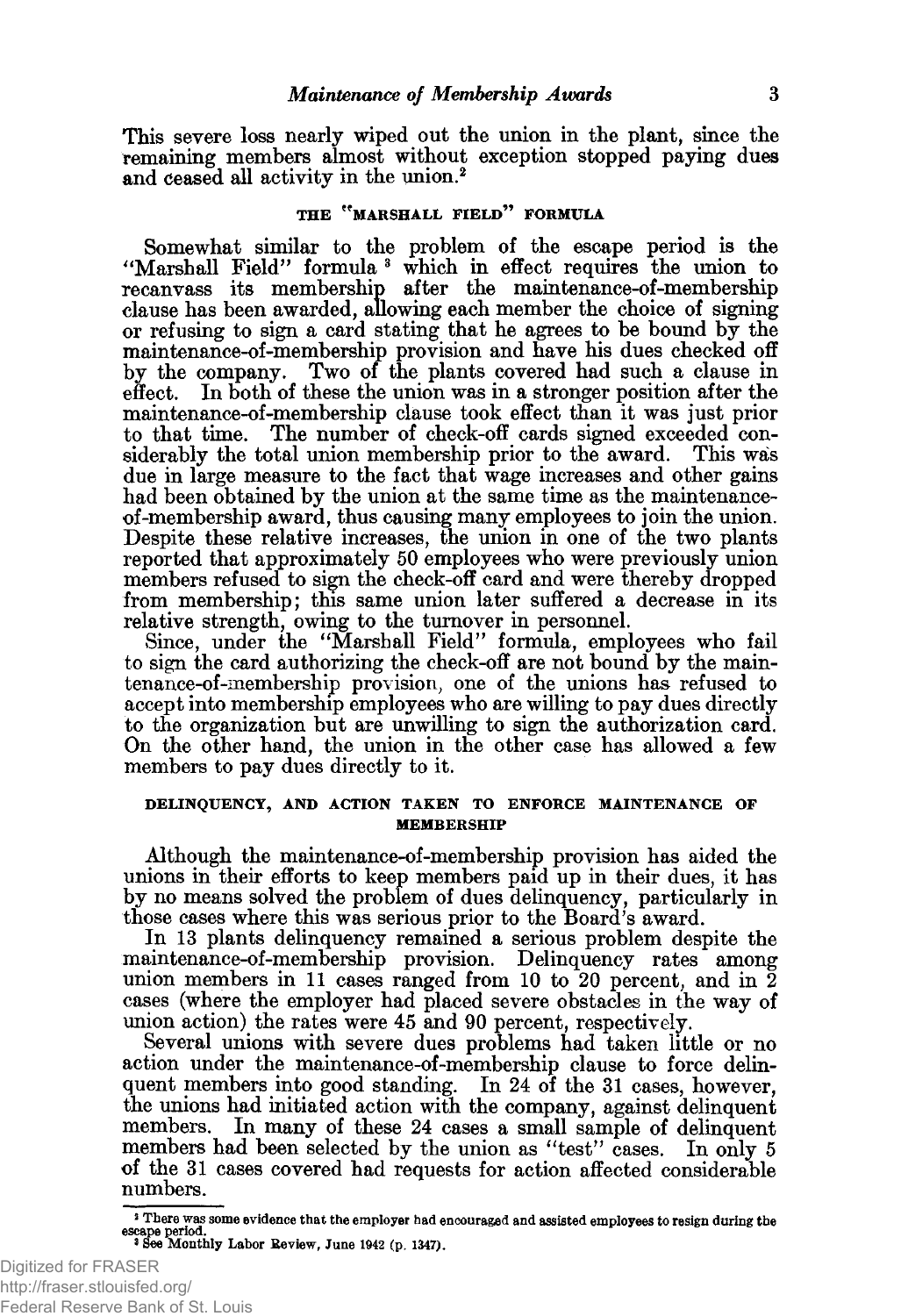Out of a total employment of approximately 125,000 workers in the cases covered, including 90,000 union members, only 72 employees had suffered final termination of their employment as a result of union action taken to enforce maintenance of membership.4 In the great majority of instances where lists of delinquents were submitted to the company, the employees involved paid up their dues following a warning by company officials that otherwise discharge would follow.

#### **ORGANIZING NEW MEMBERS**

Union officials in almost every case indicated that the maintenanceof-membership clause placed no obstacles in the way of organizing new members, among either the old employees or those newly hired. They reported that the additional factor of being required to maintain their membership after once joining the union did not deter individuals from joining, if they had made up their minds to do so. In one case where the "Marshall Field" formula was in effect, the union stated that a few employees who might otherwise have joined had refused to sign the check-off cards, since this would expose their union membership to the company officials.

Union officials in a few plants pointed out that with the maintenance-of-membership provision it had become easier to organize new employees, since prospective members were impressed with the security which the union had obtained and therefore felt that they were joining a stable organization whose existence could not be easily threatened by the employer.

#### *Effects on Union-Management Relations*

The Bureau attempted to obtain information as to whether maintenance of membership had resulted in greater stability in employer-union relations. Some light is thrown on this point in the following discussion of work stoppages, grievance adjustment, and labor-management committees, but it should be remembered that many factors other than the maintenance-of-membership clause affect such issues and programs.

#### **WORK STOPPAGES**

In 25 of the 31 cases, no stoppages, slowdowns, or other overt actions on the part of the workers, adversely affecting production, were reported since the maintenance-of-membership clause has been in effect. In one case, involving several operations, there was a short stoppage in one operation when the employer refused to put the Board's wage directive into effect. In another case, there were 2 work stoppages, neither of which exceeded 2 days. These stoppages resulted, respectively, from the discharge of a union committeeman for having solicited dues on company time, and from a wage dispute. In 4 cases there had been frequent stoppages because of delays in settling grievances, disputes over work loads, and questions of seniority; all but one of these involved only a limited number of employees in certain departments. In all these instances the union officers maintained that they were not involved in the strike action.

*<sup>\*</sup> 55* of these discharges occurred in a single plant where (as the employer pointed out) they constituted only a small fraction of the 18,000 total separations which the company experienced last year.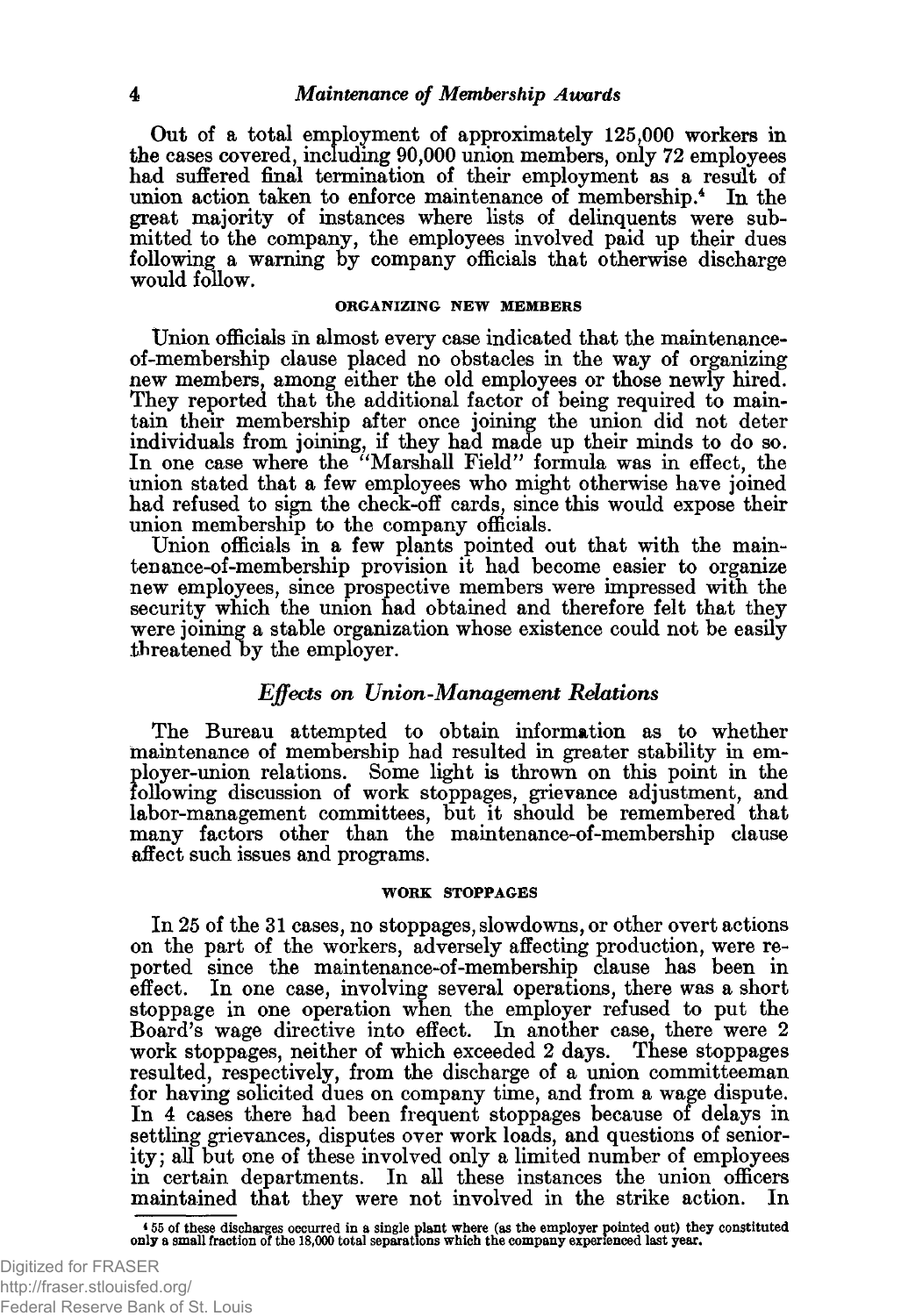fact, with one exception, the work stoppages which did occur were terminated within a few hours through action of union leadership; in the exception, in a dispute over work loads, the stoppage lasted  $\overline{11}$ days and was settled by a conciliator of the U. S. Department of Labor.

It was pointed out to the Bureau's investigators by several union officials that the additional power given to them by the maintenanceof-membership provision has enabled them to take strong measures to prevent stoppages from occurring. In one instance cited, the union prevented a group of workers from striking when a Negro employee was brought into the department; many workers, incensed at the union's attitude, tore up their union cards, but later rejoined when they realized that persistence in their action would mean loss of employment.

#### **LABOR-MANAGEMENT COMMITTEES**

The existence of labor-management committees to improve production and efficiency is a tangible evidence of good relations between the employers and the unions. In 22 cases such committees had been established, and in 9 this development in employer-union relations had not yet been achieved.<sup>5</sup> In the majority of the plants with labor-management committees, their operation to date could not be considered successful. In several cases the parties frankly admitted that, following the formation of the committee and perhaps some initial activity, interest in the plan had lapsed and the committee had ceased functioning. It was interesting to note that many rankand-file employees interviewed had no knowledge of the committee's activities, even though it was in existence in their plant.

#### **GRIEVANCE ADJUSTMENT**

The situation with respect to grievance adjustment is an important indication of the kind of employer-union relations which exists in any plant. It was difficult to trace changes in the grievance situation to the maintenance-of-membership clause, as such. It may be significant, however, that in 18 of the 31 plants the grievance machinery appeared to be working better than before the maintenance-of-membership clause went into effect. In 12 cases, no change was noted in the effectiveness of the grievance program, while in one case (a textile mill where severe membership losses had occurred) the grievance machinery had practically ceased to function.

In almost half of the cases, the maintenance-of-membership clause was incorporated in the first agreement signed between the parties. In some others, the bargaining machinery had been at a standstill, pending determination of the case by the National War Labor Board. The tendency in these cases was for a flood of pent-up grievances to be released following the signing of the agreement, which caused the number of grievance cases to rise quite rapidly. After the first few months, however, the number of grievances gradually declined and not uncommonly both parties felt that stability in grievance adjustment was being reached.

In about one-fourth of the cases studied, the relations between the union and the employer, as reflected in the grievance-adjustment

*6* **Included in these 9 cases was an association of hotel employers.**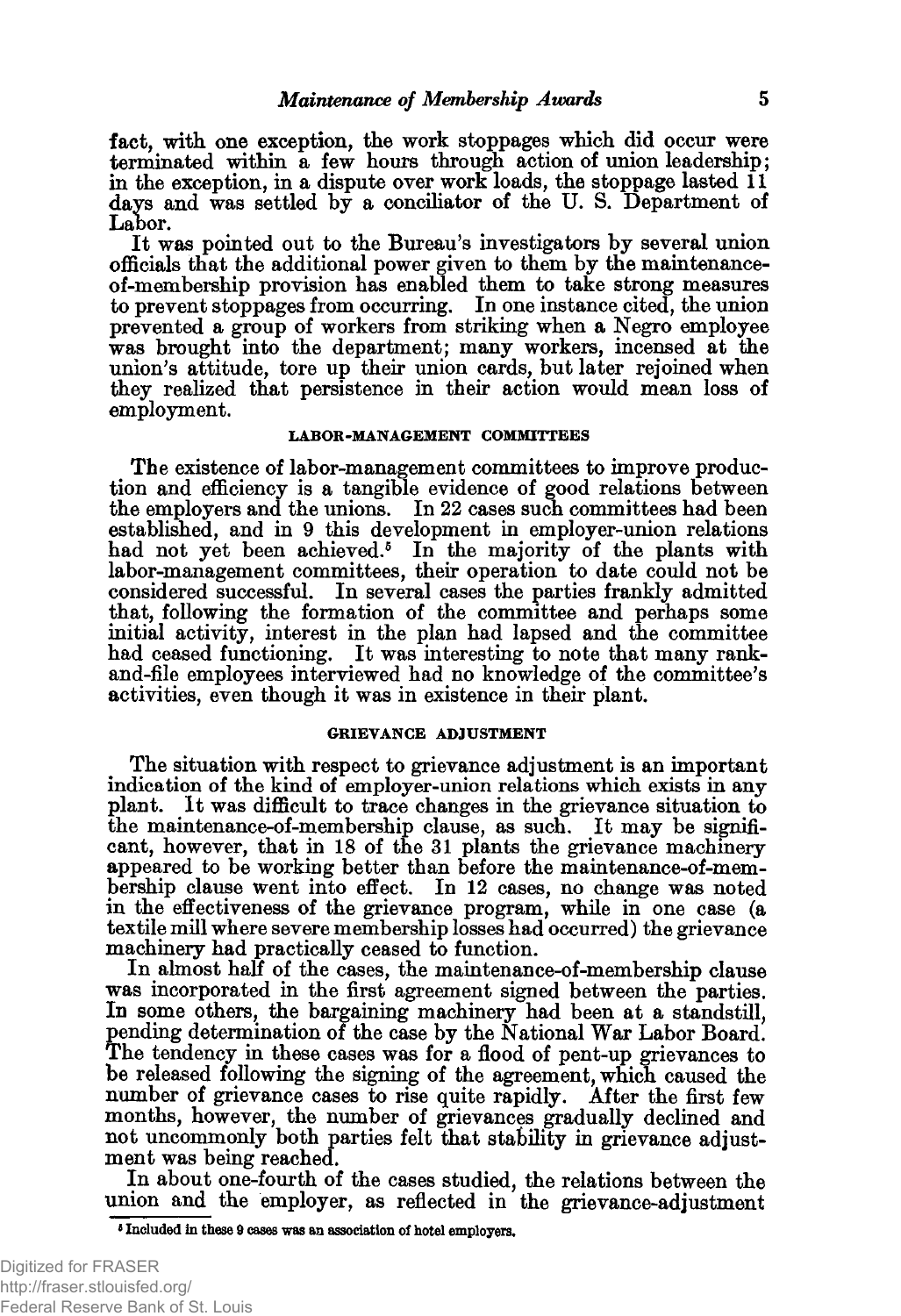program, must still be considered poor. These included 4 plants where no change could be observed and 5 where some improvement had recently taken place.

Bureau representatives attempted to discover in each situation whether, in the opinion of the employer, the union was acting in a more responsible manner with regard to the number and the nature of the grievances handled; and whether, in the opinion of the union, the employer was treating the union representatives with more respect and was more willing to accept the union's recommendation on particular grievances. In most cases it was impossible to secure these admissions from either side, even in those cases where it was apparent that the grievance machinery under the new agreement was functioning better than previously. Representatives of both parties interviewed seemed more desirous of pointing out particular instances of irresponsibility or unyielding attitude rather than of considering the situation as a whole. Even where it was admitted that better relations prevailed, more credit was ascribed to a change in union leadership, in company officials, or in bargaining procedure, than to maintenance of membership. Some union officials and individual workers, however, felt that better relations had resulted because of the increased strength and security gained by the union through maintenance of membership.

# *Attitudes and Opinions*

An important purpose of the survey was to determine the attitudes and opinions of the various parties in the light of experience gained in the actual operation of maintenance-of-membership clauses. The general opinions of employers, union representatives, and individual employees interviewed are summarized below:

#### **ATTITUDE OF EMPLOYERS**

In the great majority of the plants visited, the employers seemed to be reconciled to the maintenance-of-membership situation. In only three plants were the employers still so strongly opposed to the principle that they were obviously trying to prevent the union from making its security effective. Several employers stated that they were opposed in principle to maintenance of membership, but accepted it as a "necessary evil" during the war period.

In two of the three cases of employer opposition the maintenanceof-membership clause had been included, against the employers' wishes, in the first agreement which the companies had ever had with the union. There had been a background of intense anti-union activity, previously, in these cases, and it continued to such an extent as to keep the union weak and ineffectual. Thus, the maintenanceof-membership provision not only failed to strengthen the union, but in both cases the union was weaker at the time of the Bureau's survey than when the clause had been granted; In one of the above cases and an additional plant, the union had made some attempt to enforce the membership-maintenance provision, but the determined opposition of the employer had made enforcement practically impossible. In ,one case the company refused to discharge certain employees whose names the union submitted. In the other, the company took the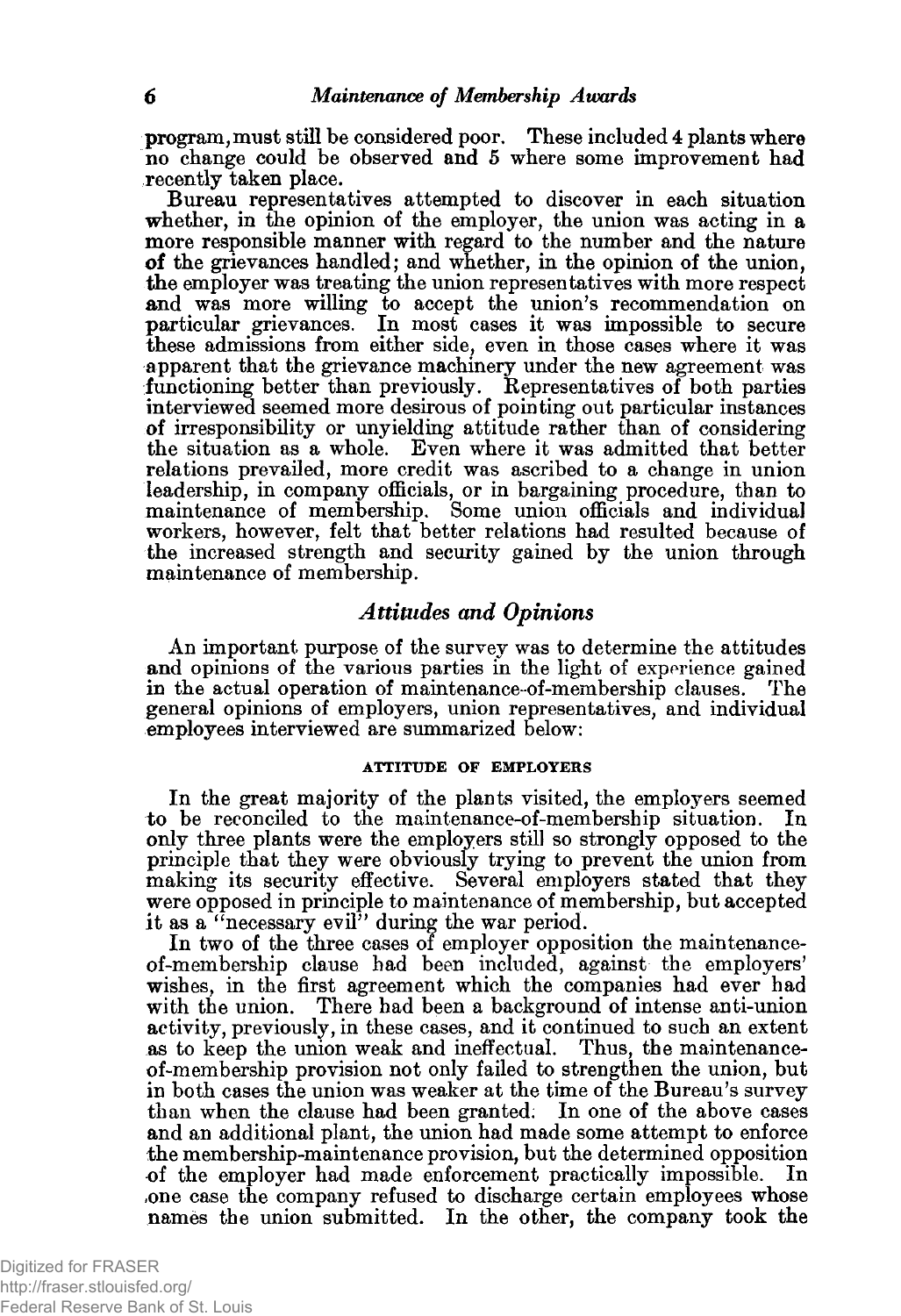attitude that it would never discharge a man for refusing to pay union dues, unless ordered to do so by the impartial umpire, irrespective of the merits of the case. Since arbitration costs would cause a heavy drain on the union's treasury, the union hesitated to enforce the membership provision.

The employers who stated that they were accepting maintenance of membership merely as a wartime necessity because it had been ordered by the Federal Government, implied that they would stoutly resist the principle when allowed to do so after the war. In most cases these employers were faithfully observing the letter of the agreement and were enforcing membership where the union requested them to do so. One of these employers stated that he feared the effect of maintenance of membership on the morale of the employees. He pointed out that several employees whose names had been submitted to the company for action under the provision were extremely resentful and that quarrels had developed in the plant between these employees and active union members.

The employers who expressed no objection to maintenance of membership stated as their reason their desire to cooperate in the establishment of harmonious relations with the union. In general, this attitude seemed to flow from a genuine acceptance of collective bargaining. Although only one employer was willing specifically to attribute the establishment of harmonious relations to maintenance of membership, most of the others felt that any employer opposition to union security at this time might cause a complete breakdown in the collective-bargaining relationship. In one case the employer complained that, although he desired a strong stable union, the maintenance-of-membership clause had failed to provide this stability. He pointed out that the leadership of the union had frequently been changed and, in fact, the entire local had changed its affiliation from the American Federation of Labor to the Congress of Industrial Organizations during the period that maintenance of membership was in effect. In one case the employer was satisfied that the clause had eliminated not only friction over dues collection but also the factionalism among the union members, which had been a troublesome problem in the past. In another case the employer supported the theory that when an individual joined an organization he should be required to support it. It should be mentioned that the maintenance-ofmembership clause in these latter cases had been inserted in the union agreement following mediation and not by a directive order of the War Labor Board.

#### **ATTITUDE OF UNIONS**

As might be expected, unions in general expressed considerable satisfaction with the maintenance-of-membership clause and felt that it had given them some degree of security. In only a few cases did the unions appear to be entirely satisfied with maintenance of membership as it operated in their particular plants. In the majority, the unions were dissatisfied only with the degree of union security provided by the maintenance-of-membership clause as compared with stronger clauses, such as that providing for the union shop. In four cases, however, the unions felt that they had received almost no security /rom maintenance of membership and had not been able to apply the clause in their particular plants.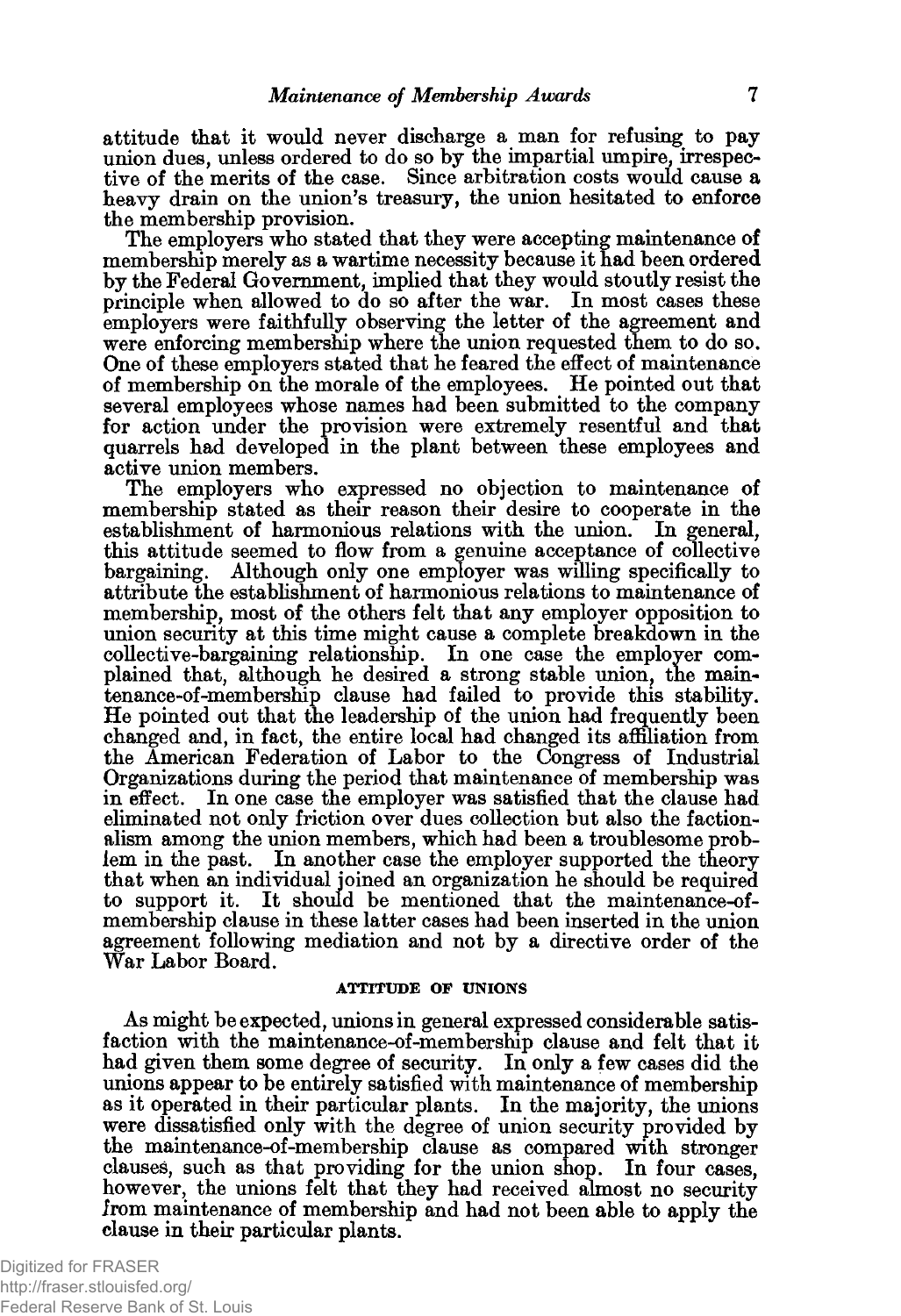In the cases in which the union was entirely satisfied with maintenance of membership, the union had achieved a very high degree of organization in the plant prior to the application of maintenance of membership. In two of these plants the employer-union relations prior to the maintenance-of-membership agreement had reached a stage where the employer fully accepted the union as the representative of the overwhelming majority of its employees and was bargaining with the organization on this basis. In the other plants employerunion relations had not reached this stage at the time the security clause was obtained; there the union noted an increasing acceptance of the union, following the agreement incorporating the maintenance-ofmembership clause, and was pleased with the results which were ascribed almost entirely to the additional security which maintenance of membership had provided.

As noted above, the majority of local unions expressed themselves as favoring maintenance of membership, but realized the limitations of the clause and were not entirely satisfied with the degree of security which had been obtained. Most of these unions wanted the union shop and pointed out that maintenance of membership failed to bring &bout anything like the 100-percent organization which the union shop would have secured automatically. One union official said, " Maintenance of membership is not even a forty-second cousin to the closed shop. In fact, it is an open shop and encourages the company to continue its anti-union activity." Specific instances of company discrimination either against union members or in favor of nonunionists were submitted by several unions as evidence that the maintenance-ofmembership clause had not changed the employers' attitude toward the union nor ended their attempts to drive a wedge between the union and those whom the union was attempting to organize.

These unions also pointed out that under the maintenance-ofmembership clause the union, particularly in plants where labor turnover was high, was still required to spend much time organizing, collecting dues, and "tending its fences" among the employees, to the detriment of other activities which might be more valuable to the war program. Several of these locals felt that the addition of the check-off to the maintenance-of-membership clause would solve many of their present problems. In one plant where the "Marshall Field" formula was in effect, the union approved the check-off but opposed the signing of authorization cards which "requires us to organize the plant twice, once to get membership and again to get signed check-off cards."

On the other hand, union officials pointed out many benefits of maintenance-of-membership clauses to offset these adverse attitudes. Almost all stated that maintenance of membership had relieved the dues situation to some extent. In a few plants it had formerly been the practice of some union members to stop paying dues from time to time whenever they were dissatisfied with union activity on a particular grievance or while awaiting the outcome of negotiations. Also, as mentioned previously, the union leaders are now able to take a stronger position in enforcing union policy, such as the "no strike" agreement, when such policy is opposed by a few union members.

In the four plants in which the union was almost completely dissatisfied with the maintenance-of-membership clause, the circumstances were such that the union was unable to enforce the clause to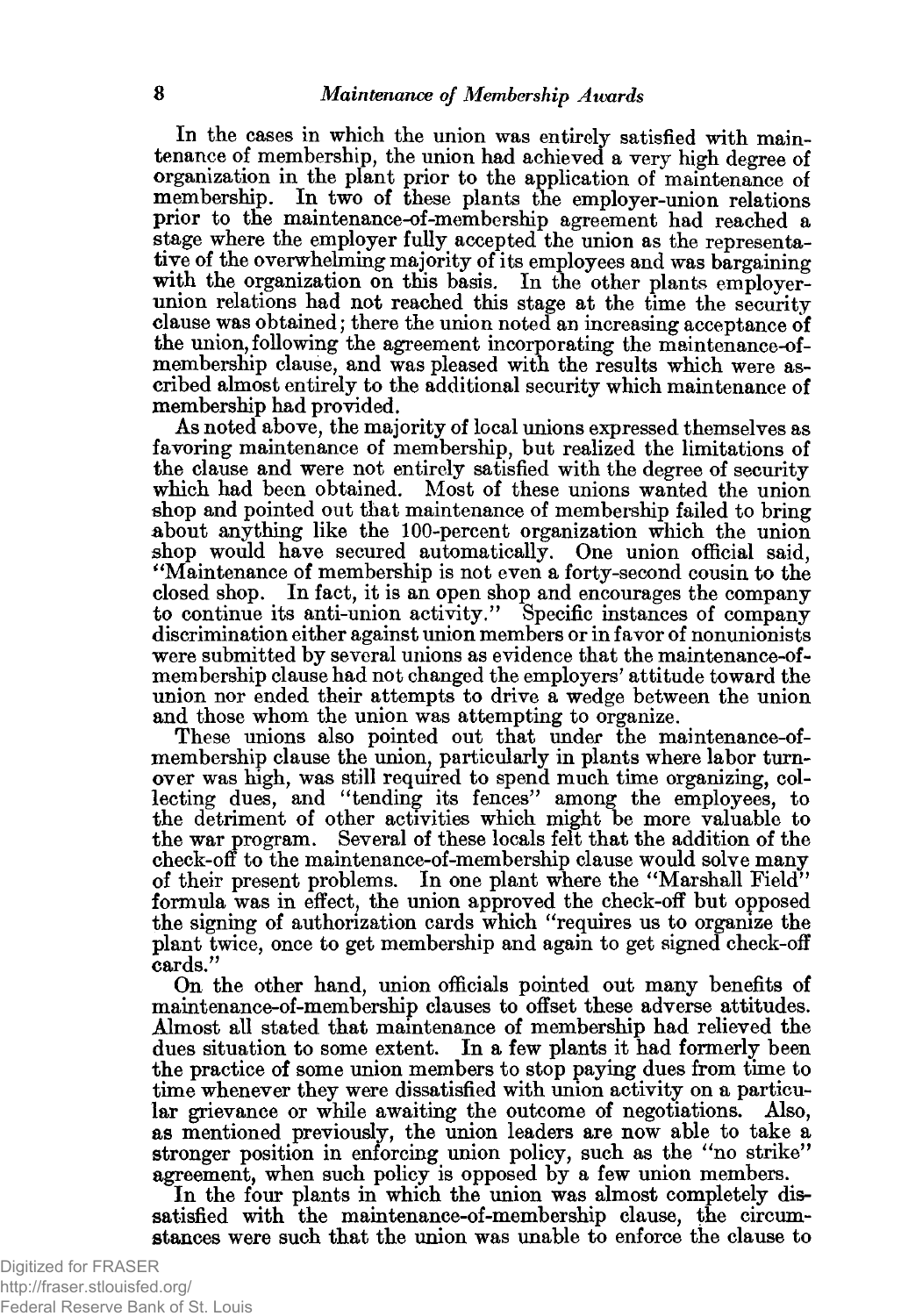any extent. In most of these cases the union represented barely 50 percent of the employees when the clause was granted and suffered severe delinquency thereafter. Since most of these plants are manufacturing war material and have serious problems in securing manpower, the unions felt that they could not place themselves in the position of asking for the discharge of large numbers of qualified workmen and the consequent disruption of production. In addition, in enforcing membership maintenance the unions feared the effect on weaker union members of being called before the company and warned or disciplined for failure to pay dues. They stated that the employees who are critical of the union or its leadership would have an added argument by saying, "See, the union wants to get me fired." Also since new employees are not required to join, these unions hesitate to force older members to pay dues on pain of discharge. According to the union, the older members observe that new employees obtain all the benefits which the union has secured, without having to pay dues, and feel quite bitterly the injustice of their own enforced membership.

#### **ATTITUDE OF EMPLOYEES**

Bureau representatives interviewed 110 rank-and-file employees. An attempt was made in every case to secure representatives of different backgrounds, including union members and nonunionists, male and female employees, and nationality groups.

In general, the reaction of rank-and-file workers to the maintenanceof-membership clause depended upon their degree of sympathy for the union. Many union members expressed strong enthusiasm for maintenance of membership while some nonunion employees showed antipathy to it. Between these extremes were many employees, some of them dues-paying members of the local union, who were indifferent and in some cases ignorant of the maintenance-of-membership clause and its application.

Among the nonunion employees, only three were found who gave maintenance of membership as their primary reason for not joining the union, and in these three cases it was difficult to judge whether the principal objection was not the union rather than the maintenanceof-membership provision, as such. Some anti-union workers claimed that others had been "high-pressured" into joining the union or had had the union-security clause misrepresented to them and would like to resign if they could. Only four employees stated that they would like to resign from the union and there were none who claimed that the union-security clause had been misrepresented to them by union A number of employees thought that it was unfair for union members to be bound by maintenance of membership while other employees in the plant were not so bound.

Several employees interviewed were not particularly conscious of the fact that the maintenance-of-membership clause was in effect at the plant. When questioned they usually admitted that copies of the agreement containing the clause had been posted on bulletin boards or handed to them, but they had not read the clause carefully and it had not been the subject of much discussion within the plant. They did not feel that the clause was particularly important and had no opinions one way or the other as to its desirability.